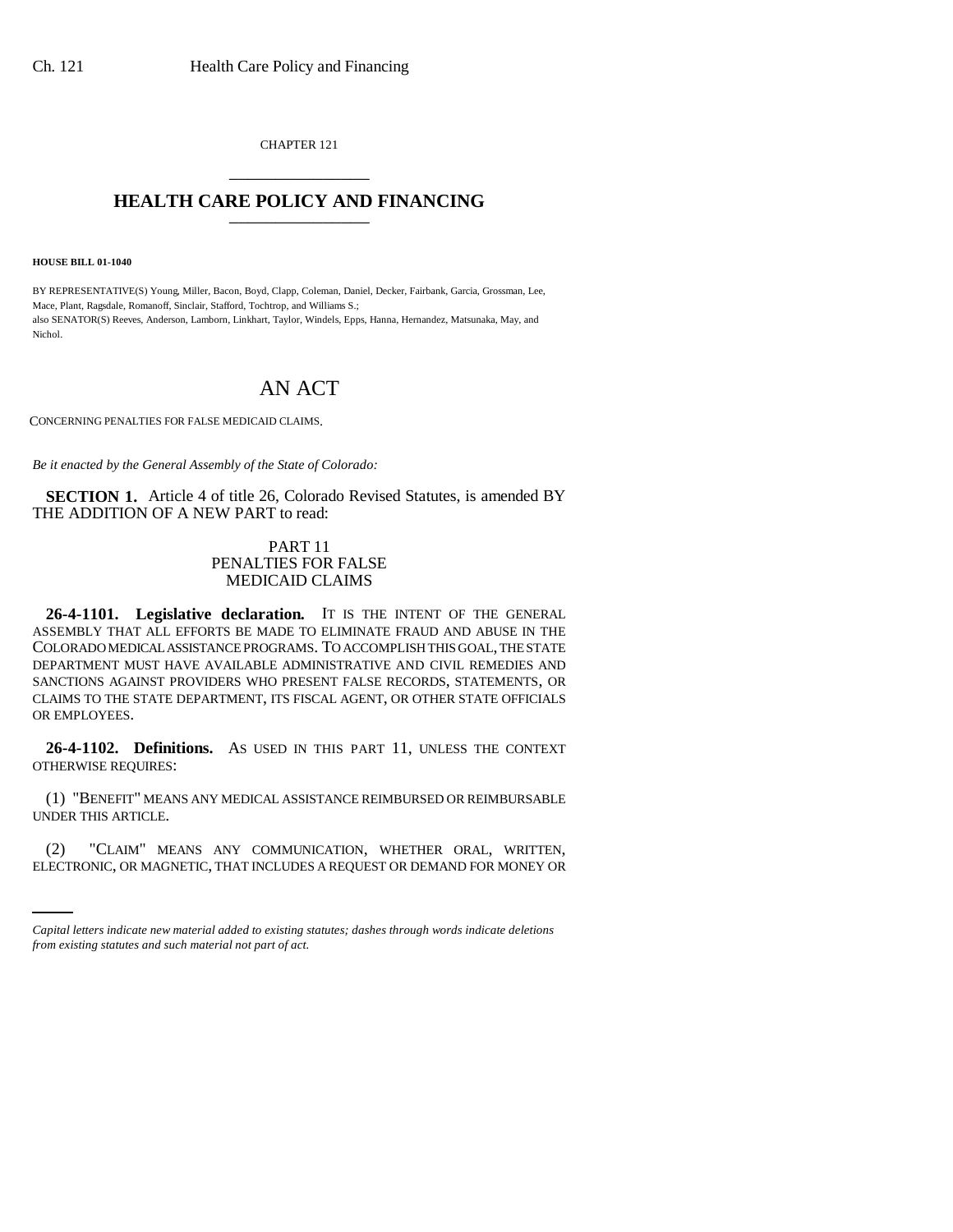PROPERTY AS REIMBURSEMENT FOR A BENEFIT. EACH ITEM LISTED WITHIN ANY COMMUNICATION THAT IDENTIFIES MULTIPLE ITEMS AS SEPARATELY REIMBURSABLE IS DEEMED A SEPARATE CLAIM.

(3) "COST DOCUMENT" MEANS ANY COST REPORT OR SIMILAR DOCUMENT THAT STATES INCOME OR EXPENSES AND IS OR MAY BE USED TO DETERMINE A RATE OF PAYMENT FOR A PROVIDER UNDER THIS ARTICLE.

(4) "PERSON" MEANS ANY INDIVIDUAL OR ENTITY HOLDING OR CAPABLE OF HOLDING A LEGAL OR BENEFICIAL INTEREST IN PROPERTY.

**26-4-1103. Unlawful act - exceptions.** (1) IT IS UNLAWFUL FOR ANY PERSON TO:

(a) INTENTIONALLY OR WITH RECKLESS DISREGARD MAKE OR CAUSE TO BE MADE ANY FALSE REPRESENTATION OF A MATERIAL FACT IN CONNECTION WITH A CLAIM;

(b) INTENTIONALLY OR WITH RECKLESS DISREGARD PRESENT OR CAUSE TO BE PRESENTED TO THE STATE DEPARTMENT A FALSE CLAIM FOR PAYMENT OR APPROVAL;

(c) INTENTIONALLY OR WITH RECKLESS DISREGARD PRESENT OR CAUSE TO BE PRESENTED ANY COST DOCUMENT REQUIRED BY THE MEDICAL ASSISTANCE PROGRAM THAT THE PERSON KNOWS CONTAINS A FALSE MATERIAL STATEMENT;

(d) AS TO SERVICES FOR WHICH A LICENSE IS REQUIRED, INTENTIONALLY OR WITH RECKLESS DISREGARD MAKE OR CAUSE TO BE MADE A CLAIM WITH KNOWLEDGE THAT THE INDIVIDUAL WHO FURNISHED THE SERVICES WAS NOT LICENSED TO PROVIDE SUCH SERVICES;

(e) EXCEPT AS PROVIDED IN SUBSECTION (2) OF THIS SECTION, INTENTIONALLY OR WITH RECKLESS DISREGARD OFFER, SOLICIT, RECEIVE, OR PAY ANY REMUNERATION, INCLUDING ANY KICKBACK, BRIBE, OR REBATE, DIRECTLY OR INDIRECTLY, OVERTLY OR COVERTLY, IN CASH OR IN KIND:

(I) IN RETURN FOR REFERRING AN INDIVIDUAL TO A PERSON FOR THE FURNISHING OR ARRANGING FOR THE FURNISHING OF ANY ITEM OR SERVICE FOR WHICH PAYMENT MAY BE MADE IN WHOLE OR IN PART UNDER THIS ARTICLE; OR

(II) IN RETURN FOR PURCHASING, LEASING, ORDERING, OR ARRANGING FOR OR RECOMMENDING PURCHASING, LEASING, ORDERING, OR ARRANGING FOR ANY GOOD, FACILITY, SERVICE, OR ITEM FOR WHICH PAYMENT MAY BE MADE IN WHOLE OR IN PART UNDER THIS ARTICLE.

(2) IT SHALL NOT BE UNLAWFUL UNDER PARAGRAPH (e) OF SUBSECTION (1) OF THIS SECTION IF THE REMUNERATION OBTAINED BY THE PROVIDER OR OTHER ENTITY IS:

(a) PERMITTED PURSUANT TO SECTION 26-4-410.5 OR ANY SAFE HARBOR REGULATIONS OF THE FEDERAL DEPARTMENT OF HEALTH AND HUMAN SERVICES;

(b) PROPERLY DISCLOSED AND APPROPRIATELY REFLECTED IN THE CLAIMS OR COST DOCUMENTS SUBMITTED UNDER THIS ARTICLE;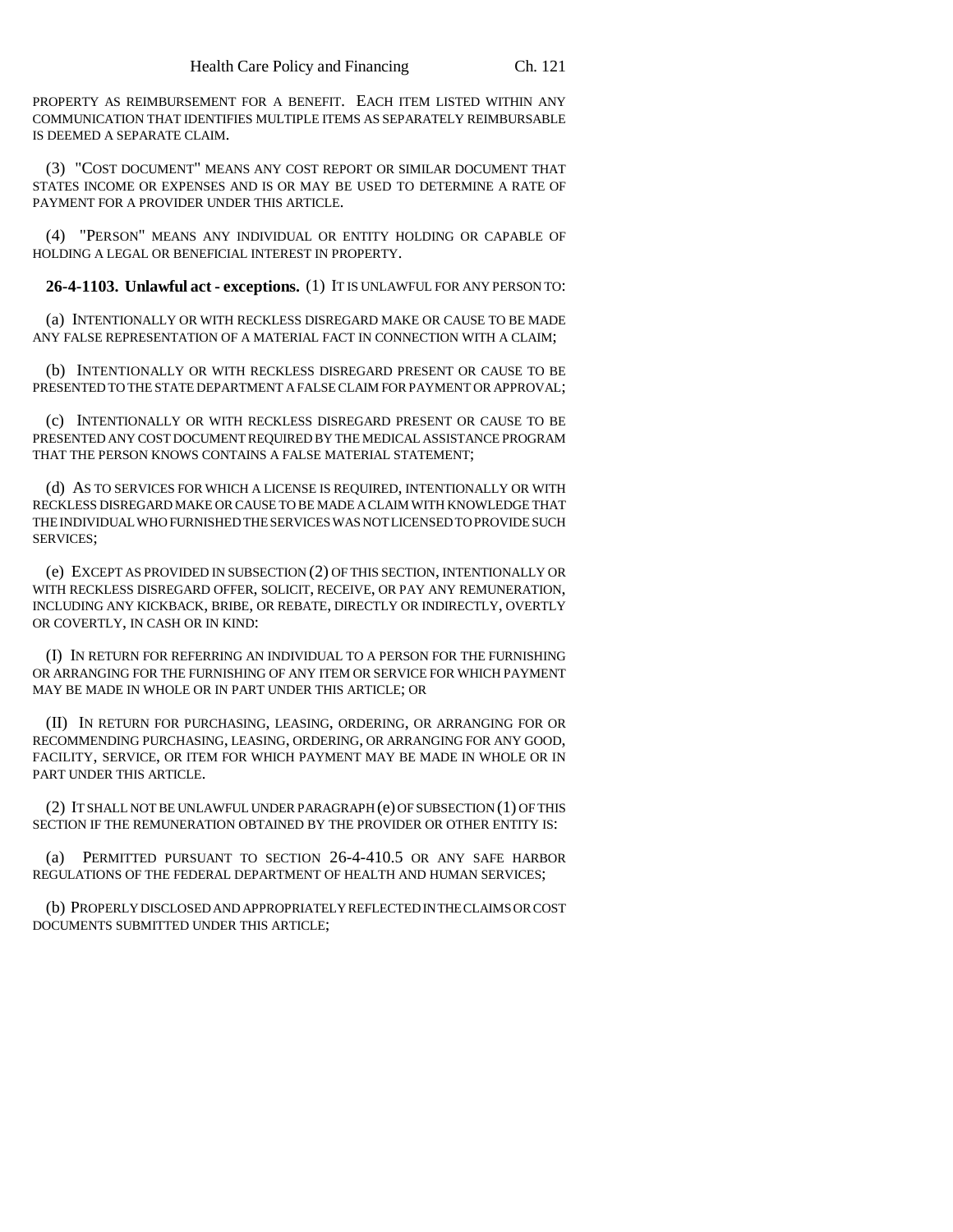## Ch. 121 Health Care Policy and Financing

(c) PAID BY AN EMPLOYER TO AN EMPLOYEE WHO HAS A BONA FIDE EMPLOYMENT RELATIONSHIP WITH SUCH EMPLOYER FOR EMPLOYMENT IN PROVIDING THE MEDICAL ASSISTANCE; OR

(d) PAID BY A VENDOR OF GOODS OR SERVICES TO A PERSON AUTHORIZED TO ACT AS A PURCHASING AGENT FOR A GROUP OF PROVIDERS AND:

(I) THE PERSON HAS A WRITTEN CONTRACT WITH THE PROVIDERS THAT SPECIFIES THE AMOUNT TO BE PAID TO THE PERSON WHICH AMOUNT MAY BE A FIXED AMOUNT OR A FIXED PERCENTAGE OF THE VALUE OF THE PURCHASES MADE BY THE PERSON; OR

(II) IN THE CASE OF A PROVIDER OF SERVICES, THE PERSON DISCLOSES, IN SUCH FORM AND MANNER AS THE STATE DEPARTMENT REQUIRES, TO THE PROVIDER AND, UPON REQUEST, TO THE STATE DEPARTMENT THE AMOUNT RECEIVED FROM EACH SUCH VENDOR WITH RESPECT TO PURCHASES MADE BY OR ON BEHALF OF THE PROVIDER.

(3) AS USED IN THIS PART 11, UNLESS THE CONTEXT OTHERWISE REQUIRES:

(a) "INTENTIONALLY" MEANS THAT, WITH RESPECT TO INFORMATION, THE PERSON HAS ACTUAL KNOWLEDGE OF THE FALSITY OF THE INFORMATION AND ACTS WITH SPECIFIC INTENT TO DEFRAUD.

(b) "RECKLESS DISREGARD" MEANS THAT THE PERSON ACTS WITH CONSCIOUS INDIFFERENCE TO THE TRUTH OR THE FALSITY OF THE INFORMATION. "RECKLESS DISREGARD" DOES NOT REQUIRE PROOF OF SPECIFIC INTENT TO DEFRAUD.

**26-4-1104. Restitution - civil penalties.** (1) (a) THE STATE DEPARTMENT MAY COMMENCE A CIVIL ACTION AGAINST ANY PERSON BELIEVED BY THE STATE DEPARTMENT TO HAVE VIOLATED THE PROVISIONS OF THIS PART 11.

(b) UPON FINDING THAT SUCH PERSON HAS INTENTIONALLY VIOLATED THE PROVISIONS OF THIS PART 11, THE COURT SHALL ORDER SUCH PERSON TO PAY TO THE STATE DEPARTMENT:

(I) FULL RESTITUTION IN THE AMOUNT OF ALL MEDICAL ASSISTANCE FOUND BY THE COURT TO HAVE BEEN RECEIVED BY THE PERSON BECAUSE OF SUCH VIOLATION; AND

(II) A CIVIL PENALTY OF FIVE THOUSAND DOLLARS PER CLAIM OR TWO TIMES THE AMOUNT OF ALL MEDICAL ASSISTANCE FOUND BY THE COURT TO HAVE BEEN RECEIVED BY THE PERSON BECAUSE OF SUCH VIOLATION OR BOTH.

(c) UPON FINDING THAT SUCH PERSON HAS, WITH RECKLESS DISREGARD, VIOLATED THE PROVISIONS OF THIS PART 11, THE COURT SHALL ORDER SUCH PERSON TO PAY TO THE STATE DEPARTMENT:

(I) FULL RESTITUTION IN THE AMOUNT OF ALL MEDICAL ASSISTANCE FOUND BY THE COURT TO HAVE BEEN RECEIVED BY THE PERSON BECAUSE OF SUCH VIOLATION; AND

(II) A CIVIL PENALTY NOT TO EXCEED ONE THOUSAND DOLLARS PER CLAIM, BUT IN NO EVENT MORE THAN FIFTY THOUSAND DOLLARS, OR TWO TIMES THE AMOUNT OF ALL MEDICAL ASSISTANCE FOUND BY THE COURT TO HAVE BEEN RECEIVED BY THE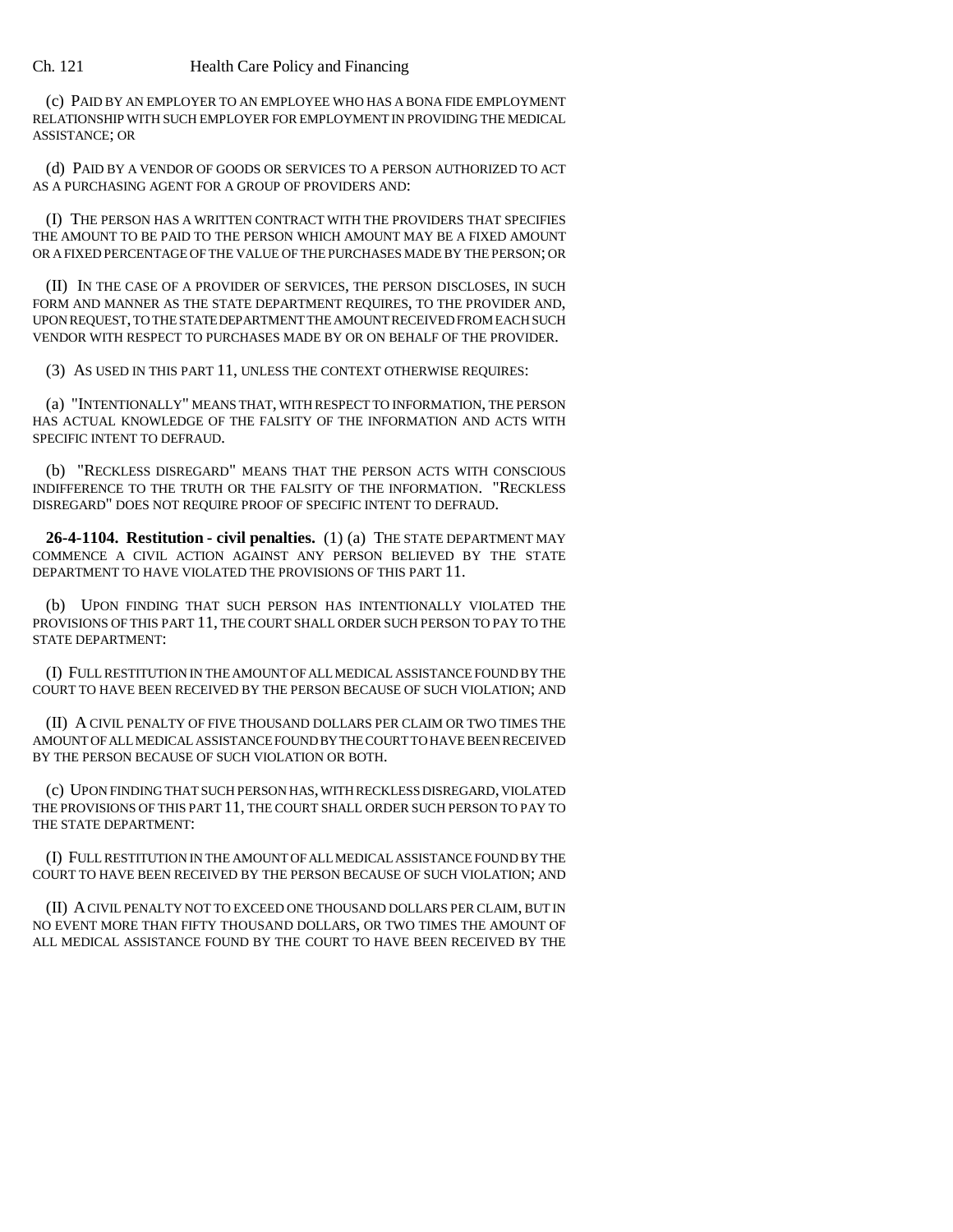PERSON BECAUSE OF SUCH VIOLATION.

(2) NOTWITHSTANDING THE PROVISIONS OF SUBSECTION (1) OF THIS SECTION, THE CIVIL PENALTY PROVIDED FOR IN SUBPARAGRAPH (II) OF PARAGRAPH (b) OF SUBSECTION (1) OF THIS SECTION OR IN SUBPARAGRAPH (II) OF PARAGRAPH (c) OF SUBSECTION (1) OF THIS SECTION SHALL BE LIMITED TO NOT MORE THAN THE AMOUNT OF ALL MEDICAL ASSISTANCE FOUND BY THE COURT TO HAVE BEEN RECEIVED BY THE PERSON BECAUSE OF SUCH VIOLATION IF:

(a) THE PERSON COMMITTING THE VIOLATION FURNISHED TO THE DEPARTMENT, ITS FISCAL AGENT, OR THE MEDICAID FRAUD UNIT OF THE DEPARTMENT OF LAW ALL INFORMATION KNOWN TO SUCH PERSON ABOUT THE VIOLATION WITHIN THIRTY DAYS AFTER THE DATE ON WHICH THE PERSON FIRST OBTAINED THE INFORMATION; AND

(b) SUCH PERSON FULLY COOPERATED WITH ANY INVESTIGATION OF SUCH VIOLATION AND AT THE TIME THAT THE PERSON FURNISHED THE DEPARTMENT WITH THE INFORMATION NO CRIMINAL PROSECUTION, CIVIL ACTION, OR ADMINISTRATIVE ACTION HAD COMMENCED WITH RESPECT TO THE VIOLATION, AND THE PERSON DID NOT HAVE ACTUAL KNOWLEDGE OF THE EXISTENCE OF AN INVESTIGATION INTO SUCH VIOLATION.

(3) (a) IN ANY ACTION COMMENCED UNDER THIS SECTION WHETHER TRIED BY A COURT OR TO A JURY, THE AMOUNT OF RESTITUTION AND PENALTY SHALL BE DETERMINED BY THE COURT.

(b) IN ANY ACTION COMMENCED UNDER THIS SECTION, THE STANDARD OF PROOF SHALL BE BY A PREPONDERANCE OF THE EVIDENCE.

(c) IN ORDER TO ASSIST THE COURT IN DETERMINING THE AMOUNT OF RESTITUTION, THE DEPARTMENT OF LAW, AFTER APPROPRIATE INVESTIGATION, SHALL RECOMMEND TO THE COURT AN AMOUNT THAT WOULD MAKE THE STATE DEPARTMENT WHOLE WITH RESPECT TO THE MONEY WRONGFULLY RECEIVED PURSUANT TO THIS ARTICLE AND ALL OTHER MEASURABLE MONETARY DAMAGES DIRECTLY RELATED TO THE CAUSE OF ACTION. IF THE DEFENDANT DISAGREES WITH THE RECOMMENDATION OF THE DEPARTMENT OF LAW, THE DEFENDANT SHALL BE ENTITLED TO INTRODUCE EVIDENCE IN MITIGATION OF THE AMOUNT RECOMMENDED.

(4) THE CAUSE OF ACTION, PENALTIES, AND REMEDIES PROVIDED BY THIS PART 11 ARE NOT EXCLUSIVE, BUT ARE IN ADDITION TO ANY OTHER AVAILABLE CIVIL, CRIMINAL, OR ADMINISTRATIVE ACTION, PENALTY, OR REMEDY; EXCEPT THAT, IF A PENALTY IS ALSO AVAILABLE UNDER FEDERAL LAW, THE PENALTY UNDER THIS PART 11 AND THE FEDERAL LAW SHALL NOT BE IMPOSED UPON THE SAME DOLLAR OF OVERPAYMENT. ANY PENALTY UNDER FEDERAL LAW SHALL APPLY TO THE FEDERAL PORTION OF THE OVERPAYMENT, AND THE PENALTY UNDER THIS PART 11 SHALL APPLY TO THE STATE PORTION OF THE OVERPAYMENT.

**SECTION 2.** 13-80-103.5 (1), Colorado Revised Statutes, is amended BY THE ADDITION OF A NEW PARAGRAPH to read:

**13-80-103.5. General limitation of actions - six years.** (1) The following actions shall be commenced within six years after the cause of action accrues, and not